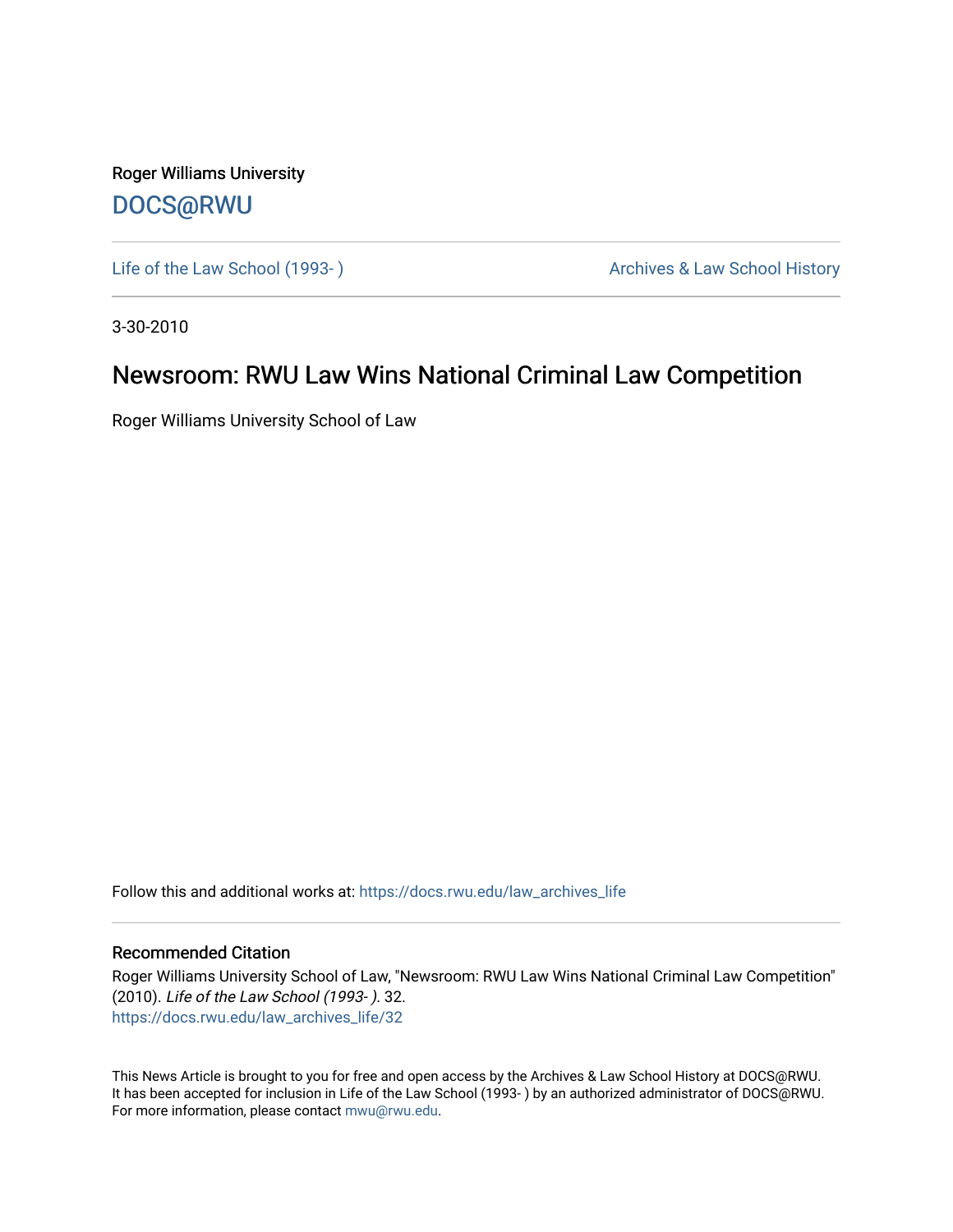## **Newsroom**

## RWU Law Wins National Criminal Law Competition

RWU Law topped Duke and a host of other law schools to win the championship in the nation's premiere Criminal Law moot court competition.

Bristol, R.I., March 30, 2010: Roger Williams University School of Law team topped Duke and a field of teams from other law schools across the nation to win the championship in the country's premiere Criminal Law moot court competition.



Twenty-five teams from law schools across the country participated in the twelfth annual Herbert Wechsler National Criminal Law Moot Court Competition, held Saturday, March 27, at the Erie County Courthouse in Buffalo, N.Y. The RWU Law team consisted of third-year law student **Ron Rose** of Manlius, N.Y., and second-year student **Justin "JP" Pruett** of Harrisonburg, Va.

"Ron and Justin represented RWU Law very well; they performed superbly," said assistant professor and director of competitions **Jon Shelburne**, who coached the team. "Not only did RWU Law win the final round against Duke, it was a unanimous decision. The judges specifically lauded Ron and JP's ability to handle challenging questions without relying on any notes."